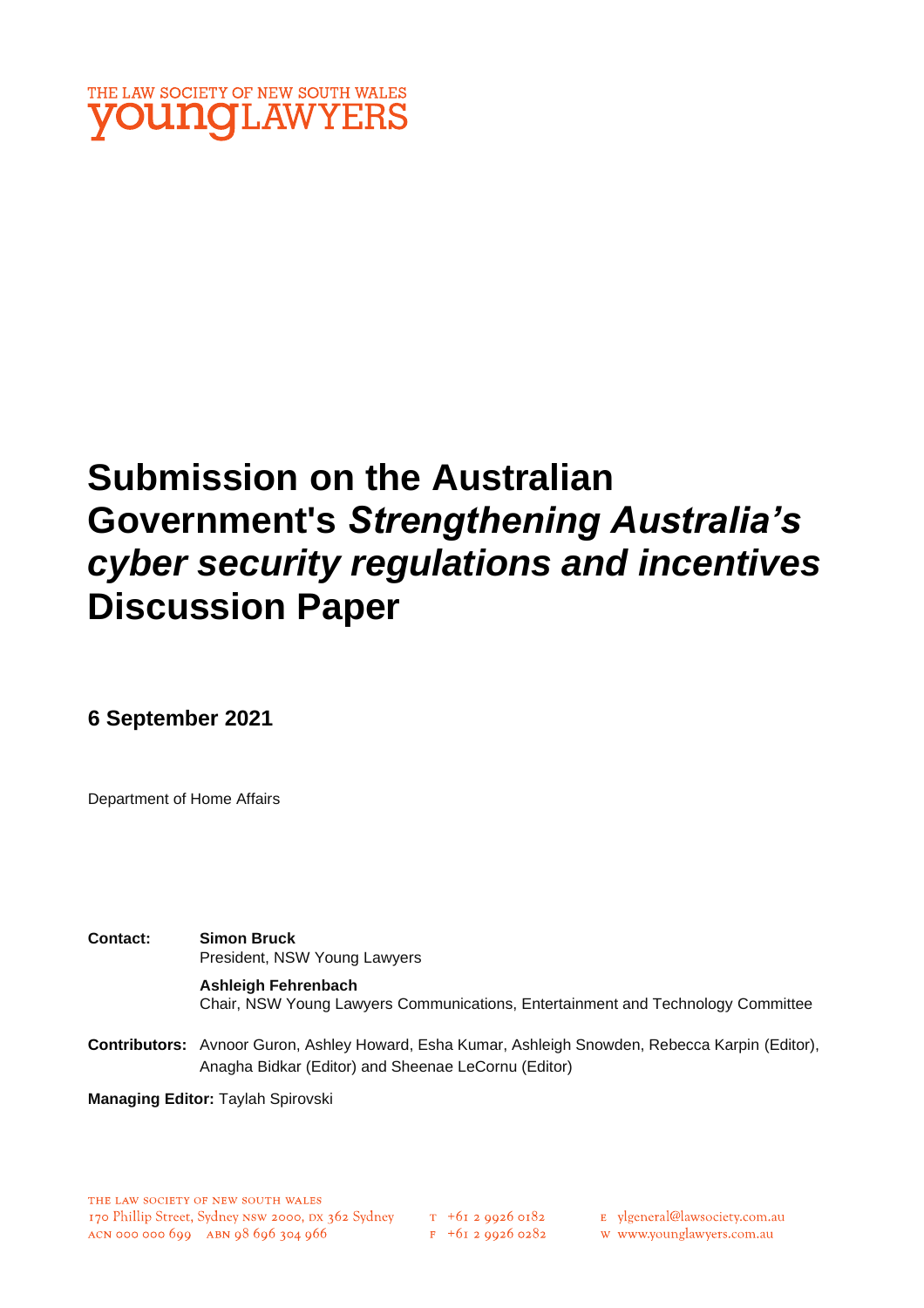

The NSW Young Lawyers Communications, Entertainment and Technology Committee (**Committee**) makes the following submission in response to the Discussion Paper on Strengthening Australia's cyber security regulations and incentives (**Discussion Paper**).

#### **NSW Young Lawyers**

NSW Young Lawyers is a division of The Law Society of New South Wales. NSW Young Lawyers supports practitioners in their professional and career development in numerous ways, including by encouraging active participation in its 15 separate committees, each dedicated to particular areas of practice. Membership is automatic for all NSW lawyers (solicitors and barristers) under 36 years and/or in their first five years of practice, as well as law students. NSW Young Lawyers currently has over 15,000 members.

The Committee aims to serve the interests of lawyers, law students and other members of the community concerned with areas of law relating to information and communication technology (including technology affecting legal practice), intellectual property, advertising and consumer protection, confidential information and privacy, entertainment, and the media. As innovation inevitably challenges custom, the Committee promotes forward thinking, particularly with respect to the shape of the law and the legal profession.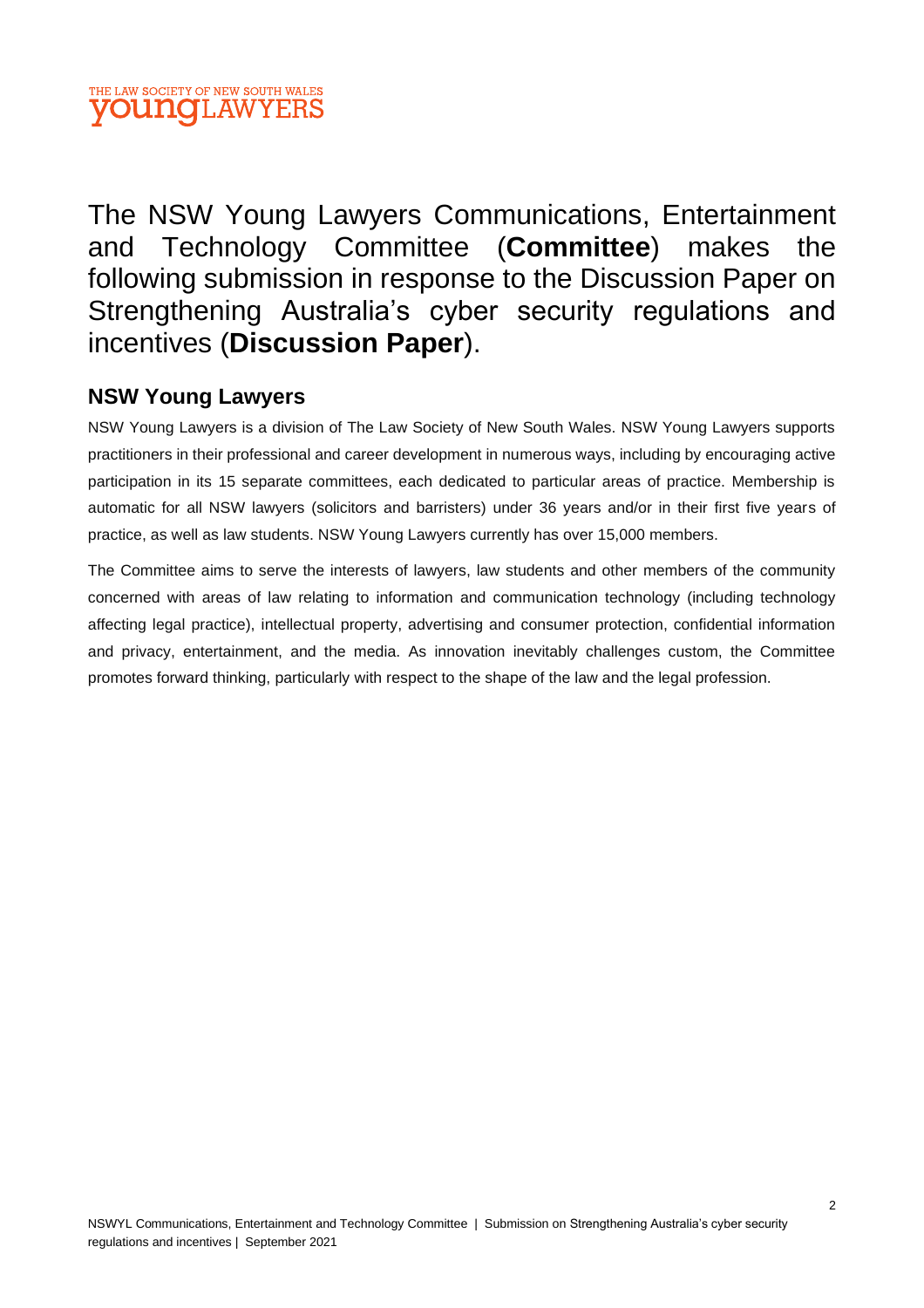## **Summary of Recommendations**

- 1. **Question 5:** The Committee submits that the best approach to strengthening corporate governance of cybersecurity risk is a voluntary governance standard, which has been co-designed by the industry and structured around the ASIC's best practices for cyber resilience.
- 2. **Question 8:** The Committee submits that a cyber-security code under the *Privacy Act 1988* (Cth) would be an effective way to promote the uptake of cybersecurity standards in Australia, provided the OAIC is given adequate resources to administer the code effectively.
- 3. **Question 16:** The Committee submits that the best approach to encouraging consumers to purchase secure smart devices is a labelling scheme and mandatory standards which impose a minimum security standard.
- 4. **Question 17:** The Committee submits that a combination of a labelling scheme and mandatory standards for smart devices would be a practical and effective approach of ensuring consumer awareness and producers meet minimum security standards.
- 5. **Question 18:** The Committee submits it is likely that sufficient industry uptake of a voluntary label for smart devices will occur based on research about the voluntary Health Star Rating. The effectiveness of the voluntary labelling is dependent upon consumers having a sufficient range of products to compare the security ratings.
- 6. **Question 19:** The Committee supports the introduction of security expiry date labels, however, submits that an expiry date scheme will only be effective for consumers if accompanied by minimum cyber-security standards that ensure such labels are meaningful.
- 7. **Question 20:** The Committee submits that a mandatory labelling scheme should not extend to mobile phones as the mobile phone market is inherently different to other smart devices, such that complications would arise if a blanket labelling scheme were introduced.
- 8. **Question 21:** The Committee recommends that smart devices are labelled physically, but digital labelling should also be allowed in particular circumstances which are consistent with the existing electronics labelling criteria.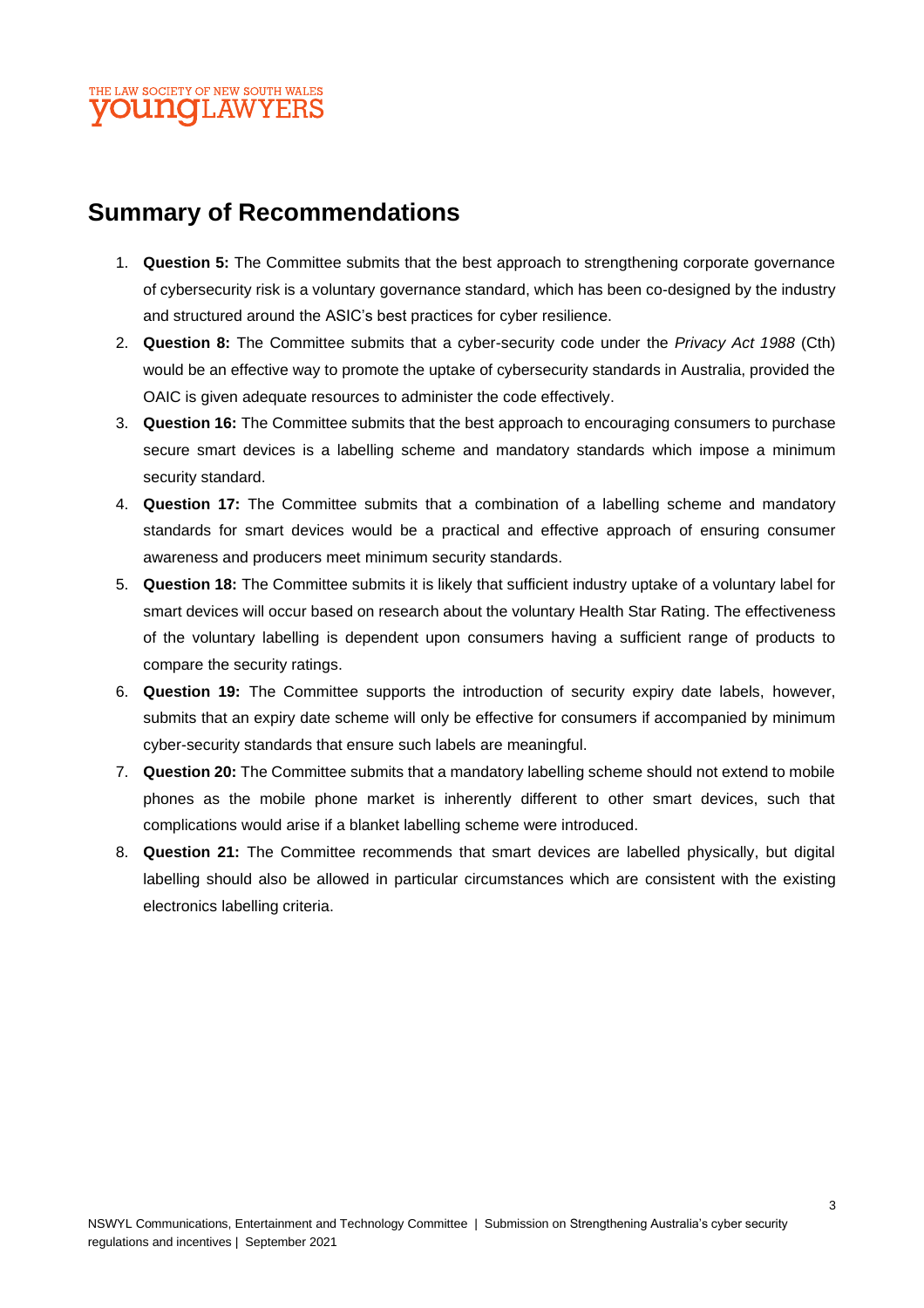

## **Part 1 — Set clear minimum expectations 4. Governance standards for large businesses**

### **Question 5: What is the best approach to strengthening corporate governance of cybersecurity risk? Why?**

- 1. The Committee submits that the best approach to strengthening corporate governance of cybersecurity risk is a voluntary governance standard (Option 1 in the Discussion Paper), which has been co-designed by the industry and structured around the Australian Security Investment Commission's (**ASIC**) best practices for cyber resilience.
- 2. A voluntary governance standard would support the current developments around cybersecurity in different areas of law. For example, it is likely that director's duties regarding care and diligence under s 180 of the *Corporations Act 2001* (Cth) will evolve and include cybersecurity risks. 1
- 3. ASIC has recently engaged in legal proceedings against RI Advice Group Pty Ltd. <sup>2</sup> The regulatory body successfully argued that RI Advice, in failing to implement 'policies, plans, procedures, strategies, standards, guidelines, frameworks systems, resources and controls, which were reasonably appropriate to adequately manage risk in respect of cyber-security and cyber resilience'<sup>3</sup> that RI Advice failed to uphold a range of its obligations under Part 7.6, Division 3 of the *Corporations Act 2001* (Cth).
- 4. Although this case relied on provisions directed at financial services licensees, it sets a precedent for other organisations governed by the *Corporations Act 2001* (Cth). It sets significant precedent as the first case brought by ASIC regarding cybersecurity risk. 4
- 5. A voluntary standard would assist businesses and the court in determining what reasonable steps should be taken regarding corporate governance of cybersecurity risk. This would be helpful for corporations to anticipate and prevent future litigation from various interested parties including regulatory bodies, shareholders and consumers who may engage in class action suits.<sup>5</sup>

<sup>1</sup> James North and Richard Pascoe, 'Cyber security and resilience – it's all about governance' (2016) 3 (April) *Governance Directions* 146, 147.

<sup>2</sup> *Australian Securities and Investments Commission v RI Advice Group Pty Ltd (No 2)* [2021] FCA 877.

<sup>3</sup> Australian Securities and Investments Commission, 'Originating process', Submission in *Australian Securities and Investments Commission v RI Advice Group Pty Ltd*, VID556/2020, 21 August 2020, 2-3.

<sup>4</sup>Australian Government, *Strengthening Australia's cyber security regulations and incentives* (Discussion Paper, Department of Home Affairs, 13 July 2021) 13.

<sup>5</sup> James North and Richard Pascoe, 'Cyber security and resilience – it's all about governance' (2016) 3 (April) Governance Directions 146, 147.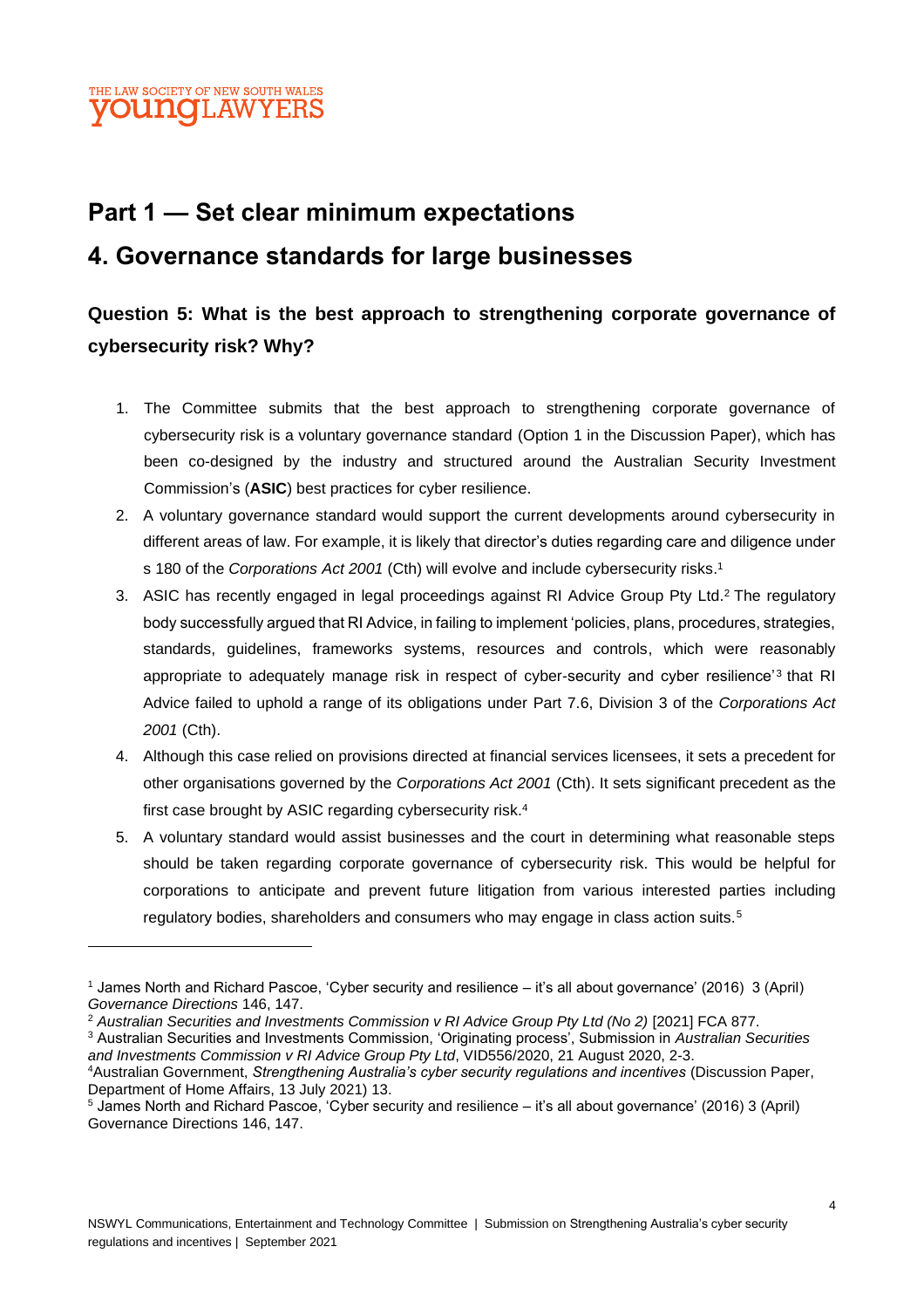#### E LAW SOCIETY OF NEW SOUTH WALES **OUNGLAW**

- 6. A voluntary standard co-designed by the industry is in line with the approach taken by other jurisdictions, such as Canada, Japan, and Israel. <sup>6</sup> The flexibility of the voluntary standard is also preferable to a strict mandatory system, which may discourage international corporations from operating within Australia. 7
- 7. However, the implementation of a voluntary standard also comes with the risk of businesses not adopting it. A case study of compliance with a voluntary cyber-security standard amongst the petrochemical industry in the Port of Rotterdam found that a high rate of the firms surveyed had cybersecurity systems that were below standard. $^8$
- 8. The study found that one of the main barriers to compliance was the lack of incentive. Businesses may not be willing or capable to invest in the development of cybersecurity protocols due to other economic factors. 9
- 9. A voluntary governance standard which is co-designed by the industry may mitigate this risk to some extent. The voluntary governance standard would ensure that businesses become aware of the importance of cybersecurity measures whilst also allowing smaller, less resource-rich entities to develop cyber resilience practices at their own pace. Additionally, businesses may be motivated to participate in a voluntary standard to highlight that their directors understand the importance of cybersecurity measures, and to decrease the chances of litigation from various stakeholders.
- 10. In the Committee's view, a voluntary standard co-designed by industry is the best approach of strengthening corporate governance of cybersecurity risk when weighing the costs and benefits of such a measure to the relevant stakeholders.

<sup>6</sup> Regner Sabillon, Victor Cavaller & Jeimy Cano, 'National Cyber Security Strategies: Global Trends in Cyberspace' (2016) 5(5) *International Journal of Computer Science and Software Engineering* 67.

<sup>7</sup> Australian Government, *Strengthening Australia's cyber security regulations and incentives* (Discussion Paper, Department of Home Affairs, 13 July 2021) 22.

<sup>&</sup>lt;sup>8</sup> Judith van Erp, 'New governance of cyber security: a case study of the petrochemical industry in the Port of Rotterdam' (2017) 68, 89.

<sup>9</sup> Ibid, 90.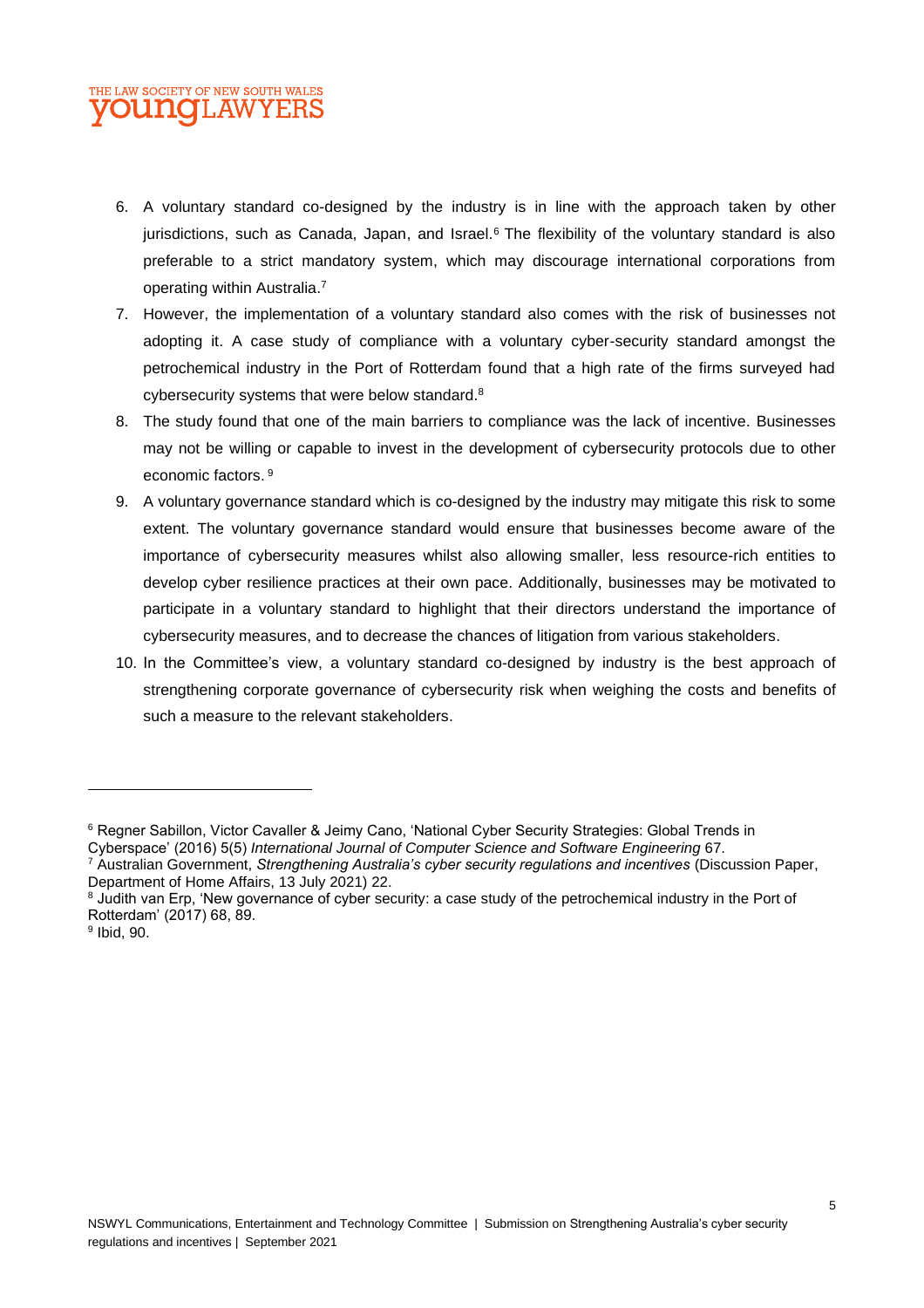#### THE LAW SOCIETY OF NEW SOUTH WALES **OUNCLAW**

## **5. Minimum standards for personal information**

## **Question 8: Would a cyber-security code under the Privacy Act be an effective way to promote the uptake of cybersecurity standards in Australia? If not, what other approach could be taken?**

- 1. The Committee submits that a cyber-security code under *Privacy Act 1988* (Cth) (**Privacy Act**) would be an effective way to promote the uptake of cybersecurity standards in Australia.
- 2. Currently, cyber-security is dealt with in the Privacy Act through Australian Privacy Principle 11 security of personal information.<sup>10</sup> This principle requires entities covered by the Privacy Act to take steps, which are reasonable in the circumstances to protect personal information from loss, misuse, and unauthorised access, modification, or disclosure. 11
- 3. Although this Principle allows for flexibility amongst different organisations with different needs and levels of personal information, this ambiguity may discourage entities from taking up cyber-security measures as they are not provided adequate guidance. A report from the Australian Computer Society noted that 'in a survey of close to 4,000 company directors in Australia, only half reported to be cyber literate.'<sup>12</sup> This is a concerning figure as decisions around the implementation of risk management strategies, and allocation of funding for such endeavours are made at the executive level.
- 4. A good example of a way in which cyber-security standards have been made more accessible is the Department of Home Affairs Internet of Things Code.<sup>13</sup> This code provides a set of 13 principles with in-depth descriptions and examples to assist the user. The code also directs users to other resources which may assist them, such as the Australian Government Information Security Manual.<sup>14</sup>
- 5. The Committee submits that a similar approach to a cyber-security code under the Privacy Act would encourage the adoption of adequate and consistent security measures for personal information.
- 6. However, the Committee submits that the Office of the Australian Information Commissioner (**OAIC**) may be underfunded and therefore ill-equipped to take on additional functions. 15

<sup>10</sup> *Privacy Act 1988* (Cth) sch 1 cl 11.

 $11$  Ibid.

<sup>12</sup> Australian Computer Society, *Cyber security – Threats, Challenges and Opportunities* (Report, November 2016) 55.

<sup>13</sup> Australian Government, *Code of Practice – Securing the Internet of Things for consumers* (Report, 3 September 2020)

 $14$  Ibid, 5.

<sup>15</sup> Marcus Smith and Gregor Urbas, *Technology Law: Australian and International Perspectives* (Cambridge University Press, 2021) 47-48.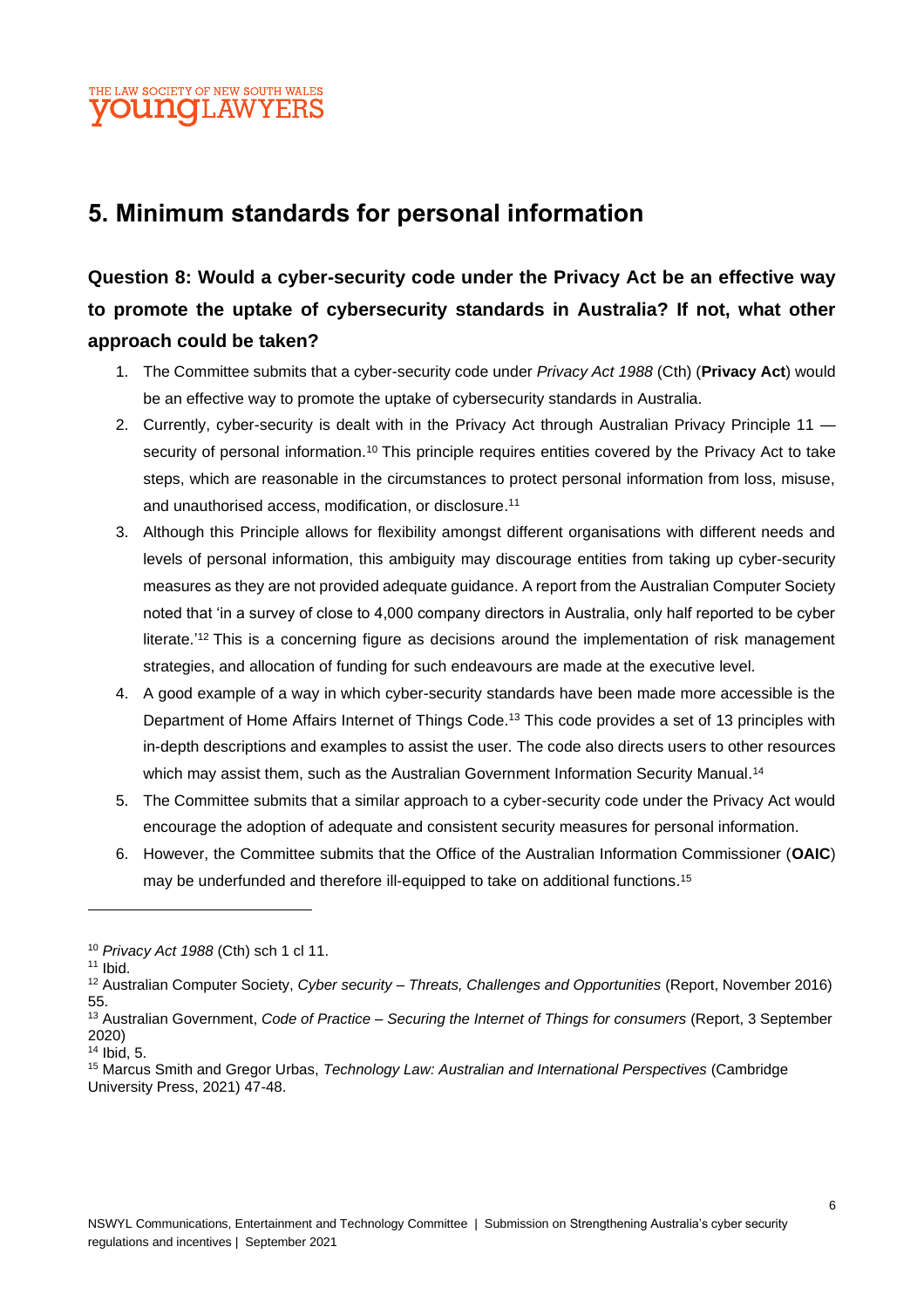#### E LAW SOCIETY OF NEW SOUTH WALES **OUNGLAW**

- 7. The OAIC 'failed to achieve seven of its eight performance goals for the 2019-20 financial year' and is experiencing a significant backlog in areas it oversees.<sup>16</sup> The oversight of an additional code for OAIC to administer may add to this issue. Additionally, the cost of implementing OAIC oversight may be more than the 'moderate' level which has currently been assessed under the Department of Home Affairs' evaluation. 17
- 8. In the Committee's view, it is highly likely that a cyber-security code under the Privacy Act would be an effective way to promote the uptake of cybersecurity standards in Australia, provided the OAIC is given adequate resources to administer the code effectively.

## **Part 2 - Increasing Transparency and Disclosure 7. Labelling for smart devices**

#### **Question 16 - What is the best approach to encouraging consumers to purchase secure smart devices? Why?**

1. The Committee submits that the best approach to encouraging consumers to purchase secure smart devices is a labelling scheme (combining both Options 1 and 2) in addition to mandatory standards so as to ensure that any "expiry date" is in fact meaningful. The Committee's reasoning for this conclusion is elaborated on more fulsomely in the response to the further questions under this Part.

#### **Question 17 - Would a combination of labelling and standards for smart devices be a practical and effective approach? Why or why not?**

- 1. A combination of labelling and standards for smart devices would be a practical and effective approach which is supported by analogy in considering the benefits of the Energy Rating Label and the Health Star Rating discussed below.
- 2. The practical nature of labelling schemes can be seen by the Energy Rating Label,<sup>18</sup> which compares energy efficiency and the cost of consumption. Consumers are able to understand and choose between a lower cost product that will accumulate higher costs over time and vice versa.

<sup>16</sup> Denham Sadler, 'Privacy office is still 'severely underfunded', *InnovationAus* (Webpage, 13 October 2020) < [https://www.innovationaus.com/privacy-office-is-still-severely-underfunded/>](about:blank).

<sup>17</sup> Australian Government, *Strengthening Australia's cyber security regulations and incentives* (Discussion Paper, Department of Home Affairs, 13 July 2021) 28.

<sup>18</sup> Energy Rating, *The Energy Rating Label* <https://www.energyrating.gov.au/label>.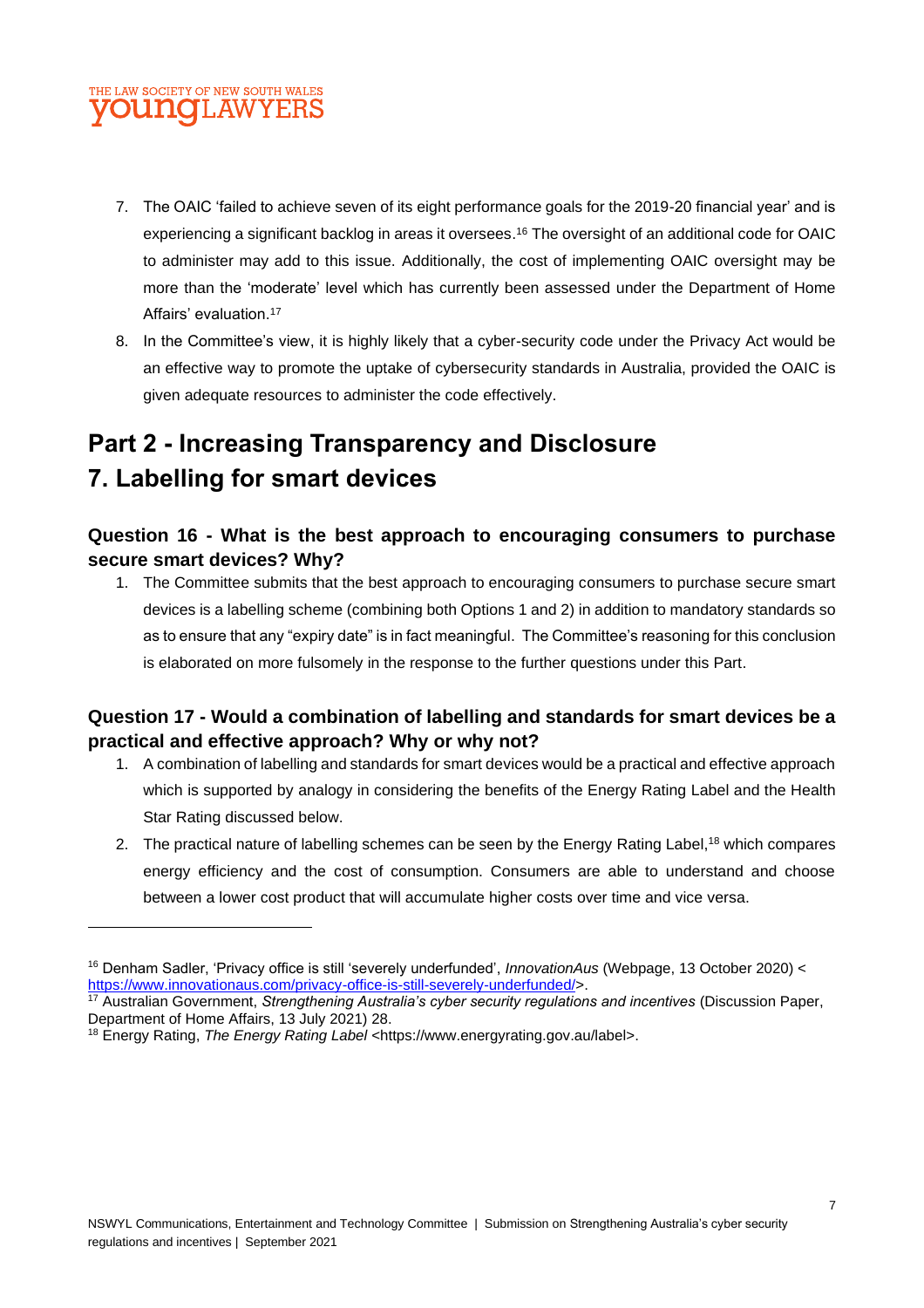#### E LAW SOCIETY OF NEW SOUTH WALES **OUNGLAW**

- 3. Similarly, the voluntary Health Star Rating (**HSR**) <sup>19</sup> allows consumers to compare the nutritional profile of other foods in the same category. A review in 2019<sup>20</sup> provided that Australian consumers are willing to pay more for a product that displays the HSR. In Australia, 70% of consumers recalled purchasing a product displaying a HSR, with almost two-thirds of these consumers stating it influenced their purchasing decision.
- 4. The same study shows a clear link between HSRs and the reformation of products. An analysis of 929 products with HSRs in New Zealand showed that 79% of these products were reformulated to change at least one key ingredient. Manufacturers are also choosing to display HSR on products that score more highly.
- 5. These studies demonstrate the effectiveness of labelling, not only in directing consumers towards healthier and more energy efficient products, but also in creating a competitive market that drives manufacturers to create better products.
- 6. A star rating system alone may not be the most effective option when encouraging consumers to purchase secure smart devices. However, the combination of a label with a minimum security standard and expiration date would ensure that all products meet minimum security standards including lower rated products which will still be available for purchase by consumers.

#### **Question 18 – Is there likely to be sufficient industry uptake of a voluntary label for smart devices? Why or why not?**

- 1. Based on the research surrounding voluntary HSRs, it is likely that sufficient industry uptake of a voluntary label for smart devices will occur.
- 2. The Committee accepts that the time required to achieve sufficient uptake would be much longer than if a mandatory labelling scheme were to be implemented. While that may hinder the effectiveness of such a scheme in the short-to-medium term, the Committee considers that to be justifiable to minimise the disruption to business and to consumer choice while the scheme is in its adoption phase.

#### **Question 19 – Would a security expiry date label be most appropriate for a mandatory labelling scheme for a smart device? Why or why not?**

1. The Committee supports the introduction of security expiry date labels, however, submits that efficacy would be significantly undermined for a significant portion of products if not accompanied by minimum cyber-security standards that ensure such labels are meaningful.

<sup>19</sup> Health Star Rating System, *About Health Star Ratings* <http://www.healthstarrating.gov.au/internet/healthstarrating/publishing.nsf/content/home>.

<sup>20</sup> MP Consulting, *Health Star Rating System Five Year Review Report* (February 2019) <http://www.healthstarrating.gov.au/internet/healthstarrating/publishing.nsf/Content/D1562AA78A574853CA2581B D00828751/\$File/Health-Star-Rating-System-Five-Year-Review-Draft-Report.pdf>.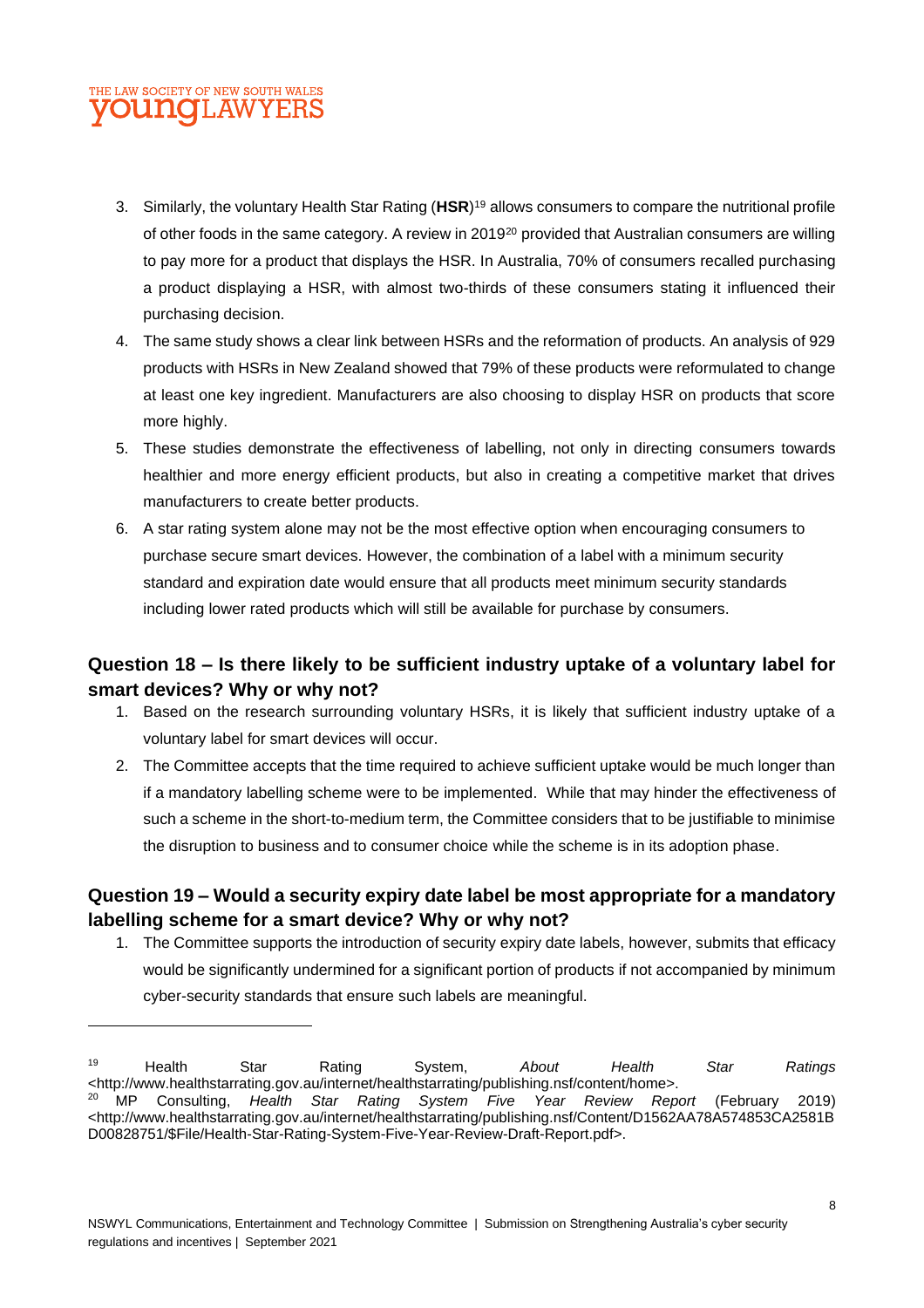#### IE LAW SOCIETY OF NEW SOUTH WALES **OUNGLAW**

- 2. Security flaws in smart products cannot be completely prevented and even well-designed systems may need to be continuously repaired.<sup>21</sup> Without a minimum standard to support the expiry label, there is the risk that a product could be released without all the necessary security updates, or that what updates are released over time are insufficient to address vulnerabilities that become known.<sup>22</sup> A minimum standard would ensure that products on the market are being released to a uniform safety standard for consumer use.
- 3. Given the broad range smart devices which are available at relatively affordable prices, including smart water bottles, smart fridge cams and smart egg trays, it is unlikely that consumers will carefully consider security expiry dates for each and every smart device with which they interact regularly, and lower cost, and single function devices are likely to suffer most from this neglect. These lower cost devices may in turn result in the creation of a risk gap.<sup>23</sup> Therefore, a combination of mandatory standards and the labelling scheme will be the most effective approach to reduce the baseline risk across the entirety of a consumer's network of devices, whereas the benefits of labelling alone are likely to be of only marginal benefit in multi-device households.

#### **Question 20 – Should a mandatory labelling scheme cover mobile phones, as well as other smart devices? Why or why not?**

- 1. The Committee submits that a mandatory labelling scheme should not extend to mobile phones as the mobile phone market is inherently different to other smart devices, such that complications would arise if a blanket labelling scheme were introduced.
- 2. In Australia, the average mobile phone user replaces their smart phone every 3 years. Technological advancements result in phones no longer being fit for purpose and becoming obsolete. A security expiry date on mobile phones will not yield the same results as other smart devices that are part of less dynamic markets where the device is intended to be used for much longer.
- 3. Further, unlike simpler smart devices, mobile phones almost invariably operate based upon software created by numerous providers. That is, the phone may have a base operating system made by one company (e.g. Android), modifications to that operating system made by the particular phone manufacturer, and then consumer selected applications created by many companies.

<sup>21</sup> Philipp Morgner et al, *Security Update Labels: Establishing Economic Incentives for Security Patching of IoT Consumer Products* (Research Paper, Department of Computer Science, School of Business, Economics and Society, Friedrich-Alexander-Universitat Erlangen-Nurnberg, 26 June 2019).

 $22$  Ibid.

<sup>23</sup> Andrew Laughlin, 'More than 100,000 wireless security cameras in the UK at risk of being hacked, *Which?* (Web Page, 12 June 2020) <https://www.which.co.uk/

news/2020/06/more-than-100000-wireless-security-cameras-in-the-uk-at-risk-of-being-hacked/>.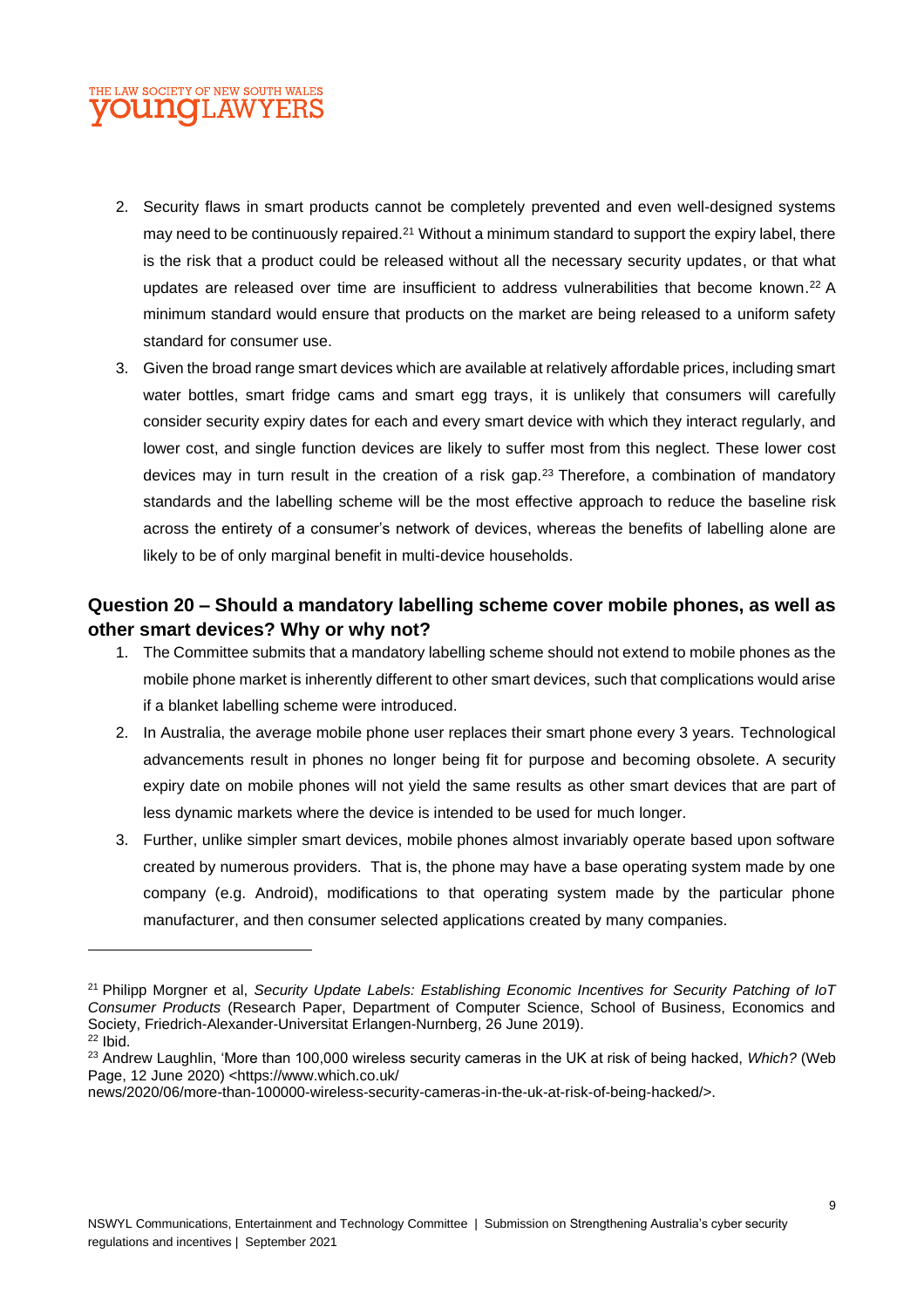#### LAW SOCIETY OF NEW SOUTH WALES **OUNGLAW**

- 4. As an example of why this is a relevant issue, a software library created by Google suffered an error during 2020 which was eventually patched.<sup>24</sup> However, until each individual application in the library made their own updates, the particular application was still vulnerable.<sup>25</sup> A security label will not be effective for smart mobile devices unless it details all of the parties involved at an operating system level and all of the companies selling mobile devices that use that system.<sup>26</sup>
- 5. As such, it would be almost impossible for a manufacturer to guarantee a particular cyber-security "expiry date" for a mobile phone. That difficulty would invite manufacturers to specify unrealistically short "expiry dates" with a goal of minimising liability, even if significantly less than the time that updates would actually be provided, adding further pressure to device obsolescence as discussed above. Such an outcome would not assist consumers.

#### **Question 21 – Would it be beneficial for manufacturers to label smart devices both digitally and physically? Why or why not?**

- 1. The Committee recommends that smart devices are labelled physically, but digital labelling should also be allowed in certain instances. This can be done by following the existing labelling criteria for electronics.
- 2. The Australian Communications and Media Authority sets out labelling rules for telecommunications equipment and radio-communications equipment, breaches of which can incur large fines.<sup>27</sup> A labelling scheme for smart devices that incorporates the following rules would be beneficial:
	- i. A label on the surface of the product must be a permanent feature of the product and not likely to fall off, be washed off, or fade;
	- ii. If a product has a built-in display, it may be shown electronically rather than on the surface; and
	- iii. If it is not practical to apply to the surface of the product then the label can be attached to product packaging.
- 3. If a star rating label system were implemented, it would need to be a physical label so consumers can look to the rating at the time of purchase as a means to quickly compare to other products.

<sup>24</sup> Zak Doffman, If These Apps Are Installed On Your Phone, You Can 'Easily' Be Hacked, *Forbes* (Web Page, 3 December 2020) <https://www.forbes.com/sites/zakdoffman/2020/12/03/if-these-apps-are-on-your-samsunghuawei-xiaomi-or-google-phone-you-can-be-hacked/?sh=37f0b5c33d8c>.

 $25$  Ibid.

 $26$  Ibid.

<sup>27</sup> 'Step 5: label your product', *Australian Communications and Media Authority* (Web Page, 13 December 2019) < https://www.acma.gov.au/step-5-label-your-product >.